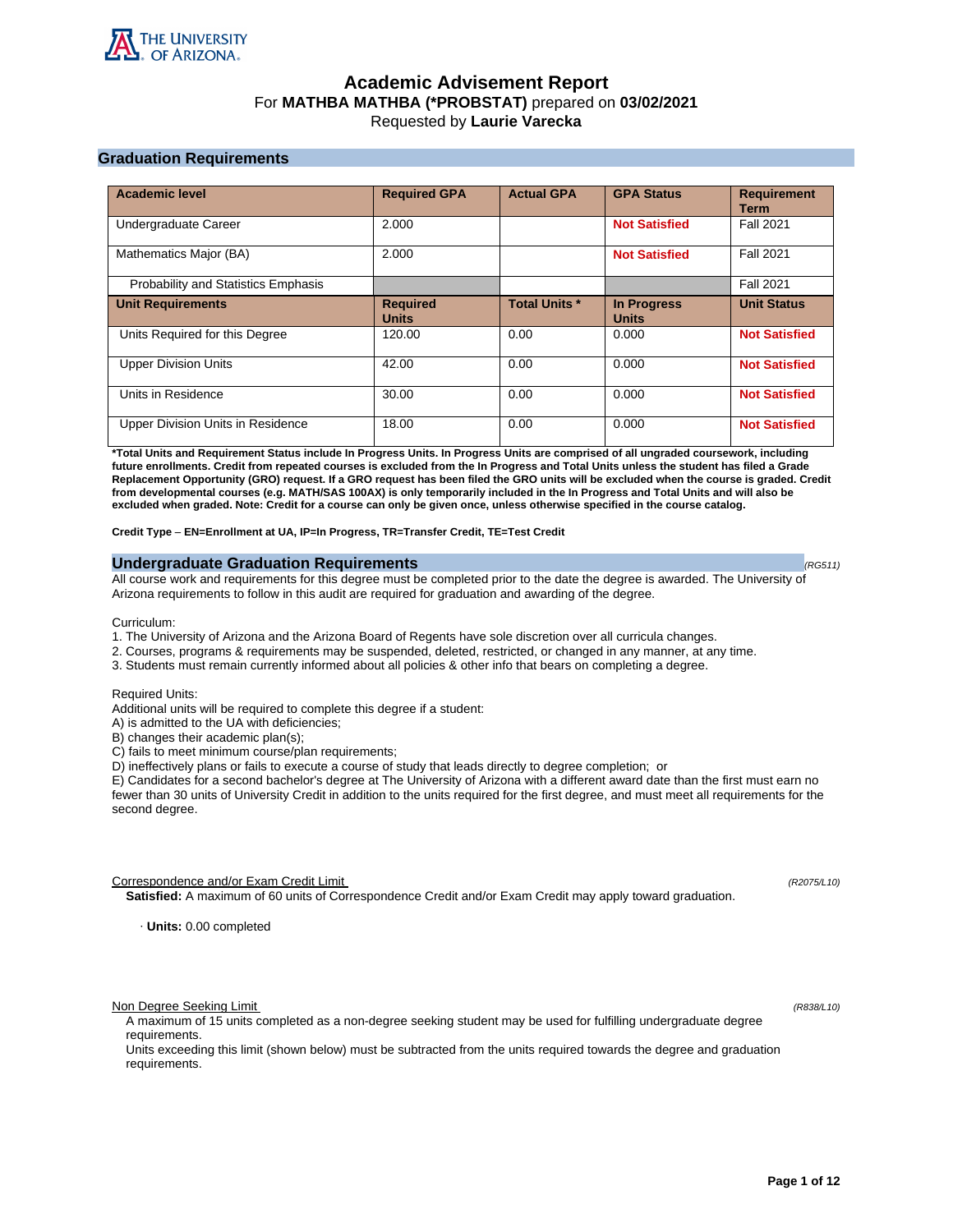

| Not Satisfied: Non-Community College Units: While there is no limit to the total number of units of course work that may be<br>transferred from an accredited community college to The University of Arizona, no more than 64 units from a 2-year institution<br>may be applied toward the requirements for a bachelor's degree. Therefore, to reach the required 120 units for a bachelor's<br>degree, a minimum of 56 units must be completed from 1) coursework at a 4-year institution, 2) approved credit by examination<br>(refer to UA Catalog for approved examinations and scores), or 3) any combination thereof. |             |
|-----------------------------------------------------------------------------------------------------------------------------------------------------------------------------------------------------------------------------------------------------------------------------------------------------------------------------------------------------------------------------------------------------------------------------------------------------------------------------------------------------------------------------------------------------------------------------------------------------------------------------|-------------|
| Units: 56.00 required, 0.00 completed, 56.00 needed                                                                                                                                                                                                                                                                                                                                                                                                                                                                                                                                                                         |             |
| <b>Success Course Limit</b><br><b>Satisfied:</b> No more than 3 units will apply toward a student's graduation requirements.<br>All Success courses taken can be seen below. Success Course units exceeding the 3 unit maximum must be subtracted from the<br>total units, residency requirements and cumulative grade point average.                                                                                                                                                                                                                                                                                       | (R3297/L15) |
| PE Activity Course Limit<br><b>Satisfied:</b> No more than 3 units will apply toward a student's graduation requirements.<br>All PE activity courses taken can be seen below. PE Activity units exceeding the 3 unit maximum must be subtracted from the<br>total units, residency requirements and cumulative grade point average.                                                                                                                                                                                                                                                                                         | (R3297/L25) |
| <b>Foundation Mathematics</b><br><b>Not Satisfied: Foundation Mathematics</b>                                                                                                                                                                                                                                                                                                                                                                                                                                                                                                                                               | (RG1434)    |
| <b>GE Substantial Math Strand</b><br>Not Satisfied: Complete 1 course.                                                                                                                                                                                                                                                                                                                                                                                                                                                                                                                                                      | (R2612)     |

Non-Community College Units (R1227/L10)

# GE Substantial Math Strand (R2612/L10)

**Not Satisfied:** Complete 1 course.

· **Units:** 2.67 required, 0.00 completed, 2.67 needed

| <b>Term</b> | <b>Subject</b> | <b>Catalog Nbr</b> | <b>Course Title</b> | Grade | <b>Units</b> | <b>RptCd</b> | <b>RaDes</b> | <b>Type</b> |
|-------------|----------------|--------------------|---------------------|-------|--------------|--------------|--------------|-------------|
|             |                |                    |                     |       |              |              |              |             |

## **Courses Available**

MATH 122B, MATH 125, MATH 129, MATH 215, MATH 223, MATH 254, MATH 313

| <b>Undergraduate General Education and Foundation Requirements</b>                  | (RG507) |
|-------------------------------------------------------------------------------------|---------|
| Not Satisfied: Undergraduate General Education and Foundation Requirements          |         |
|                                                                                     |         |
| <b>Foundation Composition</b>                                                       | (R532)  |
| <b>Not Satisfied:</b> Complete 1 of the following 4 Foundation Composition options: |         |
| 1. 3 Course Foundation Composition Sequence                                         |         |
| 2. 2 Course Foundation Composition Sequence                                         |         |
| 3. Honors Composition with grade of C or higher                                     |         |
| 4. Honors Composition with a grade of D and Second Semester Composition.            |         |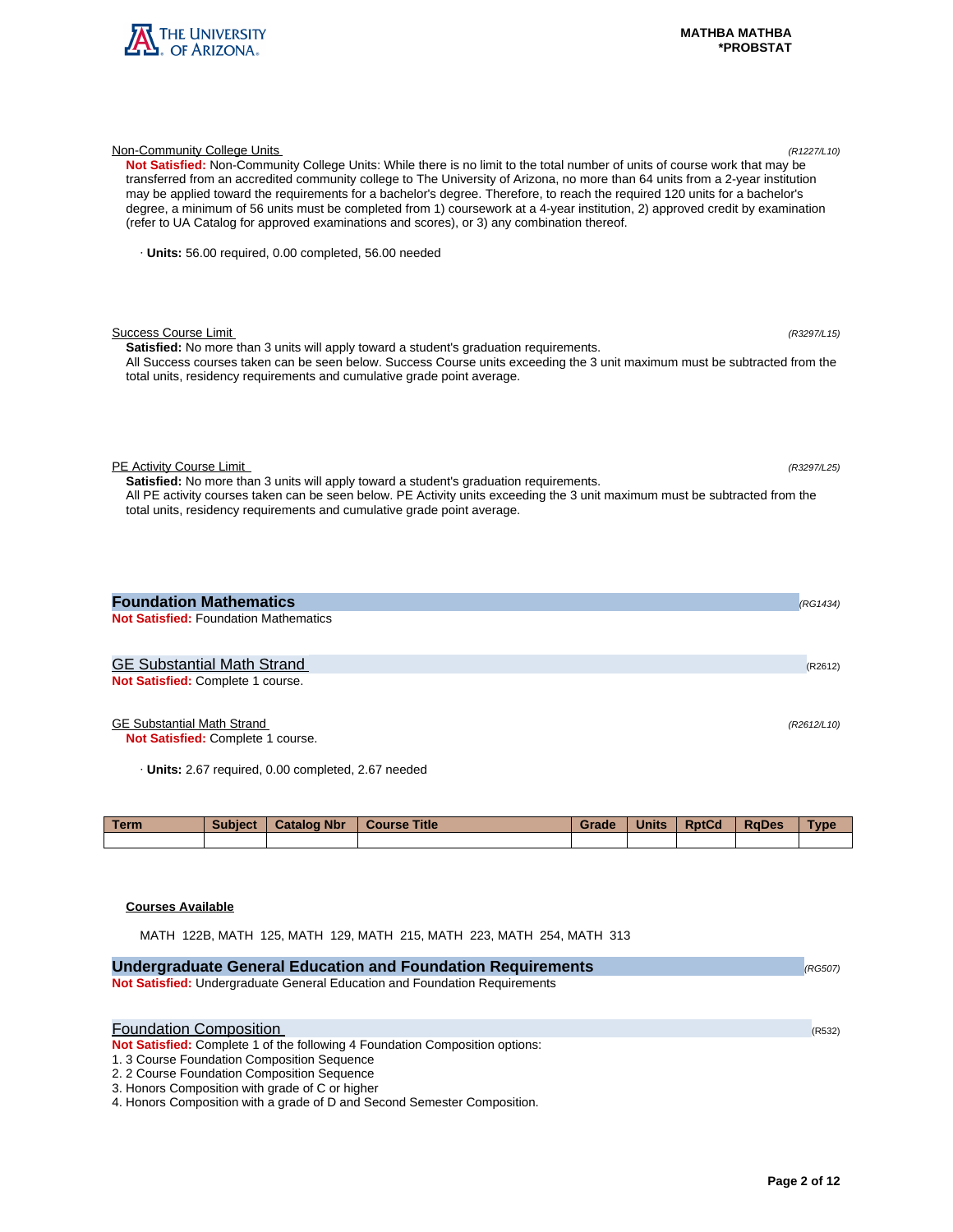

Please note: Students who earn a grade of D in Honors Composition may choose to repeat the course in order to earn a higher grade to satisfy the requirement. Please consult with your major advisor.

Mid-Career Writing Assessment - Complete 2nd semester English Composition with a B grade or higher. Students who do not earn a grade of B or better in 2nd semester English Composition must also satisfy a college or department writing requirement. Consult your major advisor if you do not earn a grade of B in 2nd semester English Composition.

Option 1: Foundation Composition - 3 Course Sequence (R532/L10)

**Not Satisfied:** Complete 3 courses. Complete ENGL 106 AND ENGL 101/107 AND ENGL 102/108.

· **Courses:** 3.00 required, 0.00 completed, 3.00 needed

| Term | Subject | Catalog Nbr   Course Title | Grade | <b>Units</b> | RptCd | RaDes | <b>Type</b> |
|------|---------|----------------------------|-------|--------------|-------|-------|-------------|
|      |         |                            |       |              |       |       |             |
|      |         |                            |       |              |       |       |             |
|      |         |                            |       |              |       |       |             |

## **Courses Available**

ENGL 1EIB, ENGL 101, ENGL 101A, ENGL 107, ENGL 107A, (\*\*\*) (###), ENGL 102, ENGL 108, ENGL 106

OR Option 2: Foundation Composition - 2 Course Sequence (R532/L20) **Not Satisfied:** Complete 2 courses. Complete ENGL 101/107 AND ENGL 102/108

· **Courses:** 2.00 required, 0.00 completed, 2.00 needed

| <b>Term</b> | <b>Subject</b> | <b>Catalog Nbr</b> | <b>Course Title</b> | Grade | <b>Units</b> | <b>RptCd</b> | <b>RaDes</b> | $T$ <sub>V</sub> $pe$ |
|-------------|----------------|--------------------|---------------------|-------|--------------|--------------|--------------|-----------------------|
|             |                |                    |                     |       |              |              |              |                       |
|             |                |                    |                     |       |              |              |              |                       |

## **Courses Available**

ENGL 1EIB, ENGL 101, ENGL 101A, ENGL 107, ENGL 107A, (\*\*\*) (###), ENGL 102, ENGL 108

OR Option 3: Honors Composition (R532/L40)

**Not Satisfied:** Complete 1 course with a C or better.

· **Courses:** 1.00 required, 0.00 completed, 1.00 needed

| <b>Term</b> | <b>Subject</b> | <b>Catalog Nbr</b> | <b>Title</b><br>Course | Grade | <b>Units</b> | <b>RptCd</b> | <b>RaDes</b> | <b>Type</b> |
|-------------|----------------|--------------------|------------------------|-------|--------------|--------------|--------------|-------------|
|             | <b>ENGL</b>    | 109H               |                        |       |              |              |              |             |

## **Courses Available**

ENGL 109H

| Foundation Second Language - Fourth Semester Proficiency                                                                | (R519) |
|-------------------------------------------------------------------------------------------------------------------------|--------|
| Not Satisfied: Credit will not be given for a course at an equivalent or lower level than prior language credit earned. |        |
| Course must be taken for a grade, not for pass/fail.                                                                    |        |
| Demonstrate fourth semester proficiency in a second language by completing one of the following:                        |        |

1. Complete a Fourth Semester Language Course with a grade of C or higher.

2. Complete Arabic 401 and 1 course with a grade of C of higher from Arabic 424B, 427B or 430B.

3. Pass a language proficiency examination at the fourth semester level

Option 1: Fourth Semester Language Course (R519/L10)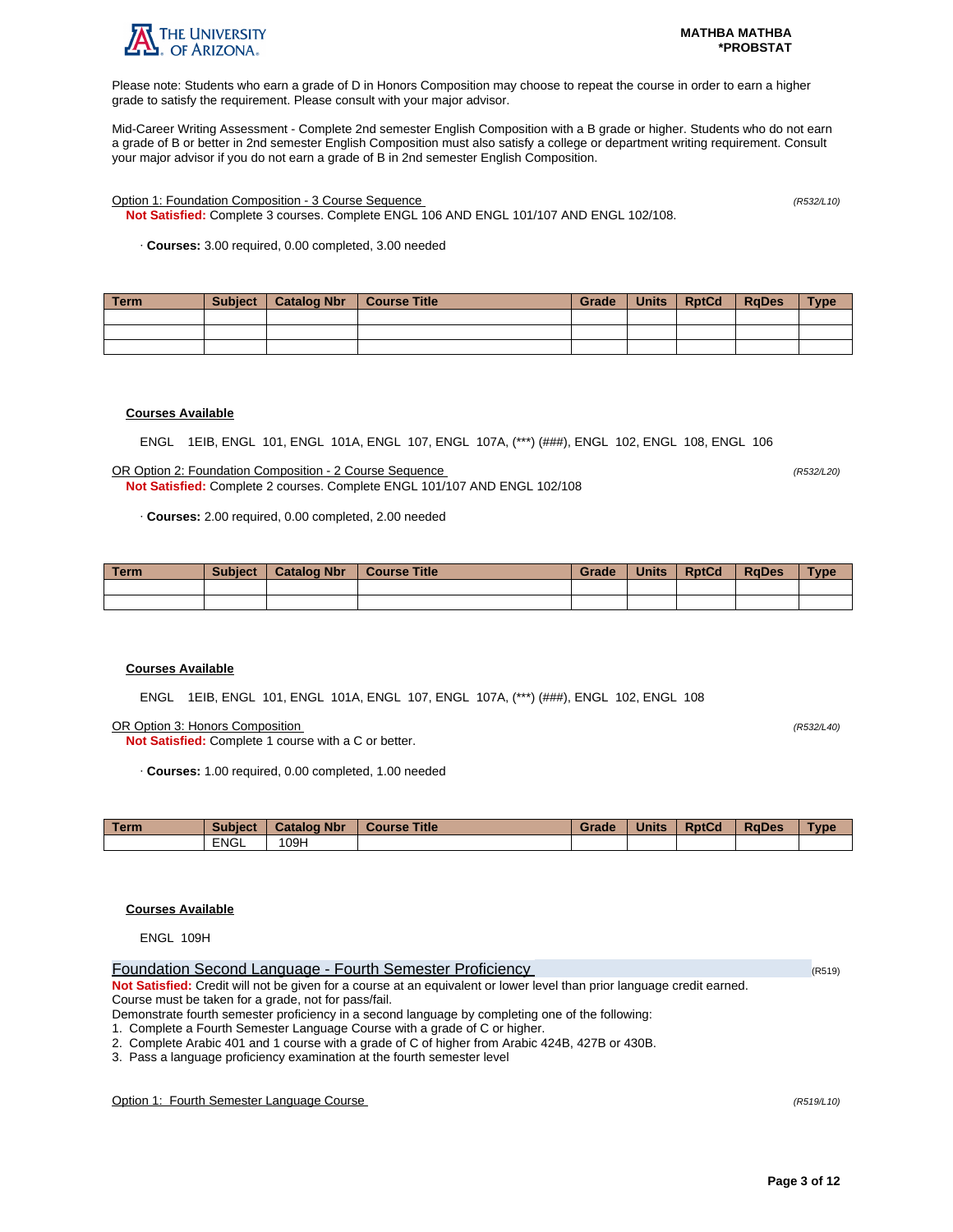

**Not Satisfied:** Complete 1 course with a grade of C or better.

Not from: FREN 325, 373, 375, 393, 399, 399H, 414, 448, 453, HIST 465D, ITAL 330A, 330B, 330C, 330D, 399, 399H, SPAN 397W, 406A, 414, 423A, 423B, 465C, 465D, TTE 414. Courses used to fulfill this requirement may also be used to fulfill other requirements.

· **Courses:** 1.00 required, 0.00 completed, 1.00 needed

| Term | <b>Subject</b> | <b>Catalog Nbr</b> | Course Title | Grade | <b>Units</b> | <b>RptCd</b> | <b>RaDes</b> | <b>Type</b> |
|------|----------------|--------------------|--------------|-------|--------------|--------------|--------------|-------------|
|      |                |                    |              |       |              |              |              |             |

#### **Courses Available**

AIS 204B, ARB 402, ARB 405, ARB 406, ARB 407, ARB 408, CHN 202, CHN 301, CHN 302, CHN 415, CHN 417, CHN 422, CHN 423, CRL 202, CRL 202-SA, CRL 301, CRL 301-SA, CRL 302, CRL 397A, CRL 497A, FREN 202, FREN 212, FREN 301, FREN 302, FREN 320, FREN 410, FREN 420, GER 202, GER 211, GER 301, GER 303, GER 311, GRK 202, GRK 204, GRK 212, GRK 402, GRK 412, GRK 424, ITAL 202, ITAL 202Z, ITAL 301, ITAL 302, ITAL 310, ITAL 320, JPN 202, JPN 301, JPN 302, JPN 405, JPN 421, JPN 422, JUS 203B, JUS 303A, JUS 303B, KOR 202, LAS 330, LAS 381, LAS 425, LAS 481, LAS 482, LAT 202, LAT 212, LAT 400, LAT 401, LAT 405, LING 204B, MAS 381, MAS 481, MAS 482, MENA 203B, MENA 303A, MENA 303B, PHIL 412, PORT 350, PORT 425, PRS 402, PRS 403, PRS 404, PRS 407, PRS 408, RSSS 202, RSSS 301, RSSS 302, RSSS 308, SERP 431B, SPAN 202, SPAN 203, SPAN 206, SPAN 251, SPAN 253, SPAN 323, SPAN 325, SPAN 330, SPAN 333, SPAN 381, SPAN 399, SPAN 425, SPAN 450, SPAN 481, SPAN 482, TURK 402, TURK 403, TURK 404, TURK 407, TURK 408

#### OR Option 2: Arabic Language (R519/L20)

**Not Satisfied:** Complete ARB 401, Intermediate Arabic, plus one additional course from ARB 424B, 427B, 439B, 484B.

· **Courses:** 1.00 required, 0.00 completed, 1.00 needed

| Term | <b>Subject</b> | <b>Catalog Nbr</b> | <b>Course Title</b> | Grade | <b>Units</b> | <b>RptCd</b> | <b>RaDes</b> | <b>Type</b> |
|------|----------------|--------------------|---------------------|-------|--------------|--------------|--------------|-------------|
|      | <b>ARB</b>     | 40 <sup>1</sup>    |                     |       |              |              |              |             |

#### **Courses Available**

ARB 401

AND Option 2: Additional Arabic Courses (R519/L30) **Not Satisfied:** Complete one additional course with a grade of C or better from ARB 424B, 427B, 439B, 484B.

· **Courses:** 1.00 required, 0.00 completed, 1.00 needed

| Term | <b>Subject</b> | <b>Catalog Nbr</b> | <b>Course Title</b> | Grade | <b>Units</b> | <b>RptCd</b> | <b>RaDes</b> | Type |
|------|----------------|--------------------|---------------------|-------|--------------|--------------|--------------|------|
|      |                |                    |                     |       |              |              |              |      |

## **Courses Available**

ARB 424B, ARB 427B, ARB 439B, ARB 484B

General Education Tier I (R522) (R522)

**Not Satisfied:** Complete each of the following areas.

Tier I Individuals & Societies/150s

**Not Satisfied:** Complete 2 courses, 6 units total. Transfer students with quarter system credits may satisfy Tier One requirements with 2 courses and 5.34 units.

· **Units:** 5.34 required, 0.00 completed, 5.34 needed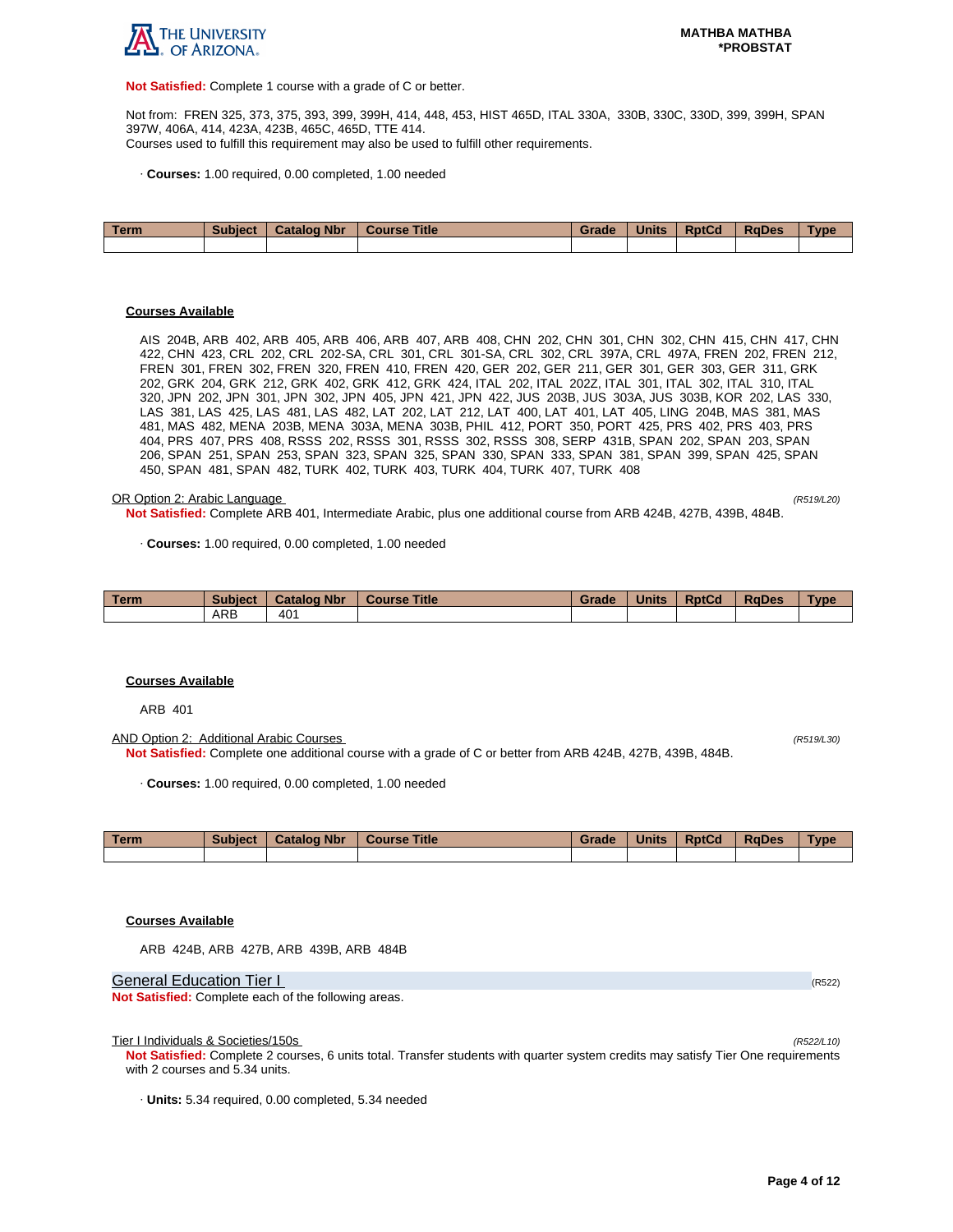

· **Courses:** 2.00 required, 0.00 completed, 2.00 needed

| <b>Term</b> | <b>Subject</b> | <b>Catalog Nbr</b> | Course Title | Grade | <b>Units</b> | <b>RptCd</b> | RaDes | <b>Type</b> |
|-------------|----------------|--------------------|--------------|-------|--------------|--------------|-------|-------------|
|             |                |                    |              |       |              |              |       |             |
|             |                |                    |              |       |              |              |       |             |

## **Courses Available**

(\*\*\*) (###), AFAS 150B1, ANTH 150B1, ART 150B1, ART 150B2, EAS 150B1, EDP 150B1, ENGL 150B1, ENGL 150B2, ESOC 150B1, FREN 150B1, FSHD 150B1, FTV 150B1, GEOG 150B1, GEOG 150B2, GER 150B1, GWS 150B1, GWS 150B2, GWS 150B3, GWS 150B4, GWS 150B5, HNRS 150B1, HNRS 150B2, HUMS 150B1, ITAL 150B1, LAR 150B1, LAS 150B1, MAS 150B1, MAS 150B2, MIS 150B1, PAH 150B1, PHIL 150B1, POL 150B1, RCSC 150B1, RCSC 150B2, RELI 150B1, RSSS 150B1, RSSS 150B2, SOC 150B1, SOC 150B2, SPAN 150B1, SPAN 150B2, TLS 150B1, AED 150A1, ANTH 150A1, ART 150A1, ENGL 150A1, GER 150A1, HWRS 150A1, LING 150A1, MIS 150A1, PAH 150A1, PAH 150A2, PAH 150A3, PHIL 150A1, POL 150A1, PSY 150A1, AED 150C1, ANTH 150C1, AREC 150C1, AREC 150C2, AREC 150C3, CLAS 150C1, ECON 150C1, FIN 150C1, FREN 150C1, GEOG 150C1, HIST 150C1, HIST 150C2, HIST 150C3, HIST 150C4, HIST 150C5, HIST 150C6, HNRS 150C1, HPS 150C1, ITAL 150C1, JOUR 150C1, LAS 150B2, LING 150C1, MAS 150C1, MENA 150C1, NSC 150C1, PHIL 150C1, PLP 150C1, POL 150C1, POL 150C2, POL 150C3, PPEL 150C1, RNR 150C1, SOC 150C1, SOC 150C2, TLS 150C1, PHIL 150A2

#### Tier I Natural Sciences/170s (R522/L20)

**Not Satisfied:** Complete 2 courses, 6 units total. Transfer students with quarter system credits may satisfy Tier One requirements with 2 courses and 5.34 units.

· **Units:** 5.34 required, 0.00 completed, 5.34 needed

· **Courses:** 2.00 required, 0.00 completed, 2.00 needed

| Term | <b>Subject</b> | <b>Catalog Nbr</b> | <b>Course Title</b> | Grade | <b>Units</b> | <b>RptCd</b> | <b>RaDes</b> | <b>Type</b> |
|------|----------------|--------------------|---------------------|-------|--------------|--------------|--------------|-------------|
|      |                |                    |                     |       |              |              |              |             |
|      |                |                    |                     |       |              |              |              |             |

#### **Courses Available**

Physical Sciences, AGTM 170A1, ASTR 170A1, ATMO 170A1, BE 170A1, BE 170A2, ENVS 170A1, GC 170A1, GEOG 170A1, GEOS 170A1, HNRS 170A1, HWRS 170A1, MSE 170A1, MSE 170A2, PHYS 170A1, PTYS 170A1, AME 170B1, ASTR 170B1, ASTR 170B2, OPTI 170B1, PTYS 170B2, ANTH 170C1, ANTH 170C2, ECOL 1BCIE, ECOL 170C1, ECOL 170C2, ECOL 170C3, ENTO 170C2, GEOS 170C1, HNRS 170C1, MCB 170C1, NSC 170C1, NSC 170C2, NSCS 170C1, PLS 170C1, PLS 170C2, PLS 170C3, RNR 170C1

Tier I Traditions & Cultures/160s

**Not Satisfied:** Complete 2 courses, 6 units total. Transfer students with quarter system credits may satisfy Tier One requirements with 2 courses and 5.34 units.

· **Units:** 5.34 required, 0.00 completed, 5.34 needed

· **Courses:** 2.00 required, 0.00 completed, 2.00 needed

| Term. | <b>Subject</b> | <b>Catalog Nbr</b> | Course Title | Grade | <b>Units</b> | <b>RptCd</b> | RaDes | <b>Type</b> |
|-------|----------------|--------------------|--------------|-------|--------------|--------------|-------|-------------|
|       |                |                    |              |       |              |              |       |             |
|       |                |                    |              |       |              |              |       |             |

#### **Courses Available**

(\*\*\*) (###), AFAS 160A1, AFAS 160A2, AIS 160A1, ANTH 160A1, ANTH 160A2, ART 160A1, EAS 160A1, EAS 160A2, EAS 160A3, EAS 160A4, EAS 160A5, ENGL 160A1, ENGL 160A2, FREN 160A1, GER 160A1, HIST 160A1, HIST 160A2, MAS 160A1, MENA 160A1, MENA 160A2, POL 160A1, RELI 160A1, CLAS 160B1, DNC 160B1, ENGL 160B1, HIST 160B1, HIST 160B2, ITAL 160B1, POL 160B1, ARC 160C1, DNC 160C1, GER 160C1, GWS 160C1, HIST 160C1, POL 160C1, RSSS 160C1, RSSS 160C2, SPAN 160C1, ACBS 160D1, AFAS 160D1, ANTH 160D2, ANTH 160D3, ARC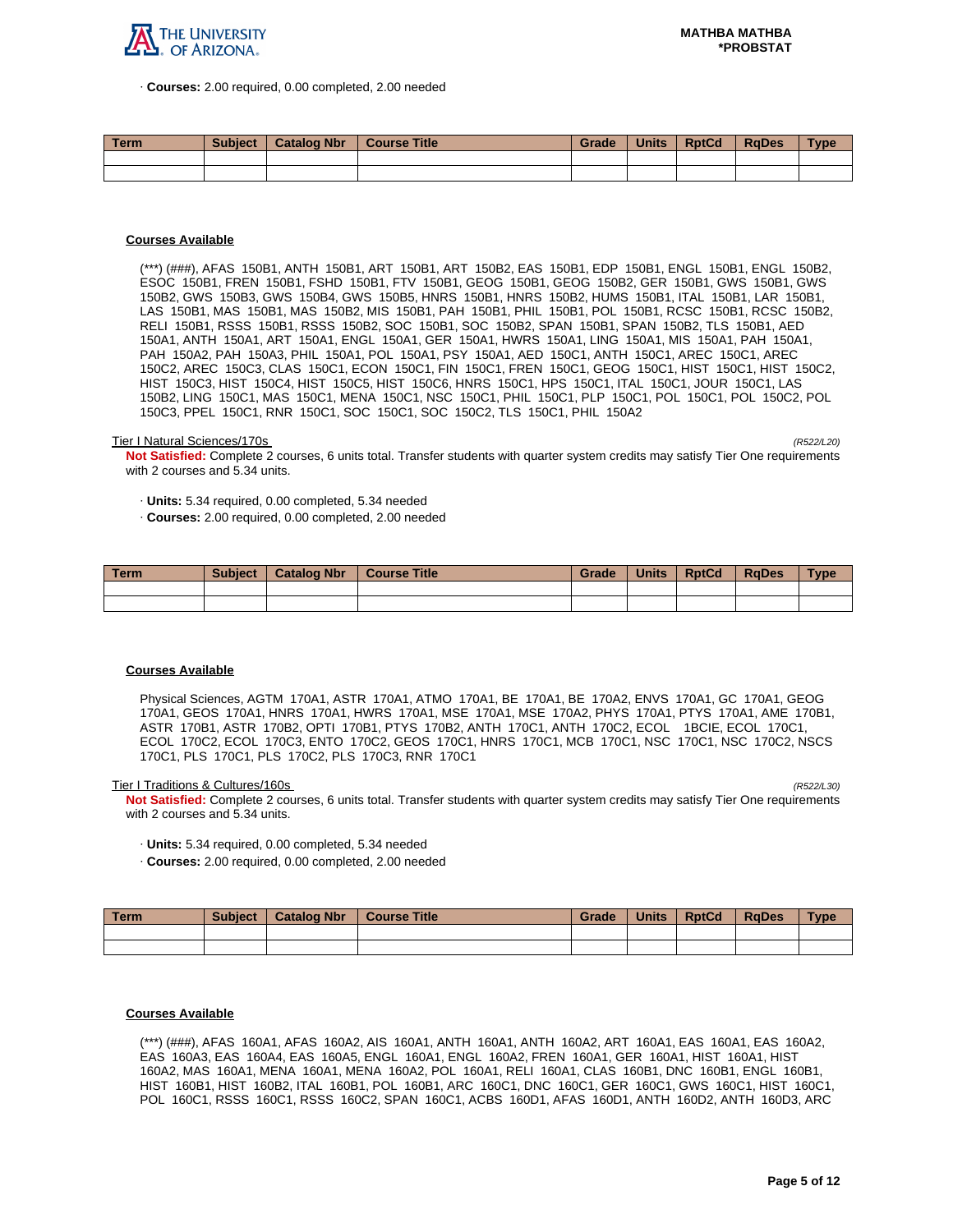

160D1, ART 160D1, ART 160D2, ART 160D3, CLAS 160D2, CLAS 160D3, ENGL 160D1, ENGL 160D2, ENTO 160D1, GER 160D1, GER 160D2, HIST 160D1, HNRS 160D1, HNRS 160D2, HNRS 160D3, HNRS 160D4, ITAL 160D1, JUS 160D1, MUS 160D1, PAH 160D1, PAH 160D2, PAH 160D3, PAH 160D4, PAH 160D5, PHIL 160D1, PHIL 160D2, PHIL 160D3, POL 160D1, RELI 160D1, RELI 160D2, RELI 160D3, RELI 160D4, RELI 160D5, RELI 160D6, RNR 160D1, RSSS 160D1, SPAN 160D1, TAR 160D1

#### General Education Tier II (R528)

**Not Satisfied:** Complete each of the following areas.

#### Tier II Arts (R528/L10)

**Not Satisfied:** Complete 1 course, 3 units total. Transfer students with quarter system credits may satisfy Tier Two requirements with 2.67 units.

- · **Units:** 2.67 required, 0.00 completed, 2.67 needed
- · **Courses:** 1.00 required, 0.00 completed, 1.00 needed

| Term | <b>Subject</b> | <b>Catalog Nbr</b> | <b>Course Title</b> | Grade | <b>Units</b> | <b>RptCd</b> | <b>RaDes</b> | Type |
|------|----------------|--------------------|---------------------|-------|--------------|--------------|--------------|------|
|      |                |                    |                     |       |              |              |              |      |

## **Courses Available**

AFAS 218, AFAS 318, AFAS 371, ANTH 318, ARC 304, ARC 325, ARE 130, ARH 201, ARH 202, ARH 203, ARH 312, ARH 314, ARH 315, ARH 316A, ARH 316B, ARH 319, ARH 320, ARH 321, ARH 322, ARH 324, ARH 325, ARH 329, ART 203, ART 242, ART 282, ART 329, ART 358, CLAS 310, CLAS 329, DNC 100, DNC 101, DNC 112A, DNC 112B, DNC 112C, DNC 143, DNC 144A, DNC 144B, DNC 144C, DNC 152A, DNC 152B, DNC 152C, DNC 175, DNC 176A, DNC 176B, DNC 177C, DNC 177D, DNC 178A, DNC 178B, DNC 178C, DNC 179A, DNC 200, DNC 276A, ENGL 201, ENGL 209, ENGL 210, ENGL 300, ENGV 300, FTV 352, FTV 375, HNRS 203H, HNRS 216, HNRS 218, HNRS 220, HNRS 222, ISTA 301, JPN 245, LAS 322, LAS 337, MAS 337, MUS 100, MUS 101A, MUS 107, MUS 108, MUS 109, MUS 206, MUS 231, MUS 328, MUS 334, MUS 335, MUS 337, MUS 344, MUS 360, RELI 227, RELI 240, RELI 345, TAR 100, TAR 103, TAR 303, (\*\*\*) (###)

#### Tier II Humanities (R528/L20)

**Not Satisfied:** Complete 1 course, 3 units total. Transfer students with quarter system credits may satisfy Tier Two requirements with 2.67 units. Prerequisite course work in Tier 1 Traditions and Cultures (TRAD) must be completed prior to taking. If LAT 201 or 202 are used to fulfill Foundation Second Language Proficiency, they cannot be used to fulfill Tier II Humanities.

- · **Units:** 2.67 required, 0.00 completed, 2.67 needed
- · **Courses:** 1.00 required, 0.00 completed, 1.00 needed

| Term | <b>Subject</b> | <b>Catalog Nbr</b> | Course Title | Grade | <b>Units</b> | <b>RptCd</b> | <b>RaDes</b> | Type |
|------|----------------|--------------------|--------------|-------|--------------|--------------|--------------|------|
|      |                |                    |              |       |              |              |              |      |

#### **Courses Available**

AFAS 200, AFAS 222, AFAS 224, AFAS 230, AFAS 245, AFAS 249, AFAS 255, AFAS 310, AFAS 314, AFAS 320, AFAS 335, AFAS 342, AFAS 365, AFAS 373, AFAS 374, AFAS 377, AFAS 381, AIS 212, AIS 381, ANTH 222, ANTH 300, ANTH 349, ARC 220, ARC 303, ARH 300, ARH 329, ART 329, ART 360, CHN 241, CHN 245, CHN 345, CLAS 220, CLAS 221, CLAS 222, CLAS 260, CLAS 300, CLAS 312, CLAS 329, CLAS 335, CLAS 342, CLAS 346, CLAS 349, CLAS 351, CLAS 352, CLAS 353, CLAS 355, EAS 201, EAS 358, EAS 359, ENGL 220A, ENGL 220B, ENGL 228, ENGL 229, ENGL 230, ENGL 231, ENGL 245, ENGL 248B, ENGL 260, ENGL 264, ENGL 265, ENGL 266, ENGL 267, ENGL 280, ENGL 342, ENGL 360, ENGL 375, ENGL 377, ENGV 360, FREN 245, FREN 249, FREN 280, FREN 282, FREN 283, FREN 284, FREN 314, FREN 373, FREN 374, FREN 375, FTV 325, GER 233, GER 242, GER 246, GER 272, GER 273, GER 276, GER 278, GER 312, GER 320, GER 325, GER 371, GER 373, GER 375, GER 376, GER 379, GER 380, GWS 200, GWS 317, GWS 330, GWS 342, GWS 373, HIST 224, HIST 247, HIST 272, HIST 277A, HIST 277B, HIST 278, HIST 307, HIST 316, HIST 372A, HIST 372B, HNRS 200, HNRS 208H, HNRS 209, HNRS 210, HNRS 212, HNRS 302, ITAL 230, ITAL 240, ITAL 250A, ITAL 250B, ITAL 250C, ITAL 250D, ITAL 330B, JPN 220, JPN 272, JPN 311, JUS 301, JUS 325, JUS 372A, JUS 372B, JUS 376, KOR 251, LAS 310, LAS 335, LAT 201, LAT 202, LAW 360, MENA 277A, MENA 277B, MENA 342, MENA 372A, MENA 372B, PA 321, PAH 200, PAH 201, PAH 220, PAH 221, PAH 230, PAH 231, PAH 260, PAH 331, PHIL 210, PHIL 213, PHIL 220, PHIL 222, PHIL 260, PHIL 261, PHIL 262, PHIL 321, PHIL 325, PHIL 330, PRS 342, RELI 203, RELI 210, RELI 211, RELI 212, RELI 220, RELI 220A, RELI 220B, RELI 230, RELI 241, RELI 255, RELI 277A, RELI 280, RELI 300, RELI 303, RELI 304, RELI 325, RELI 335, RELI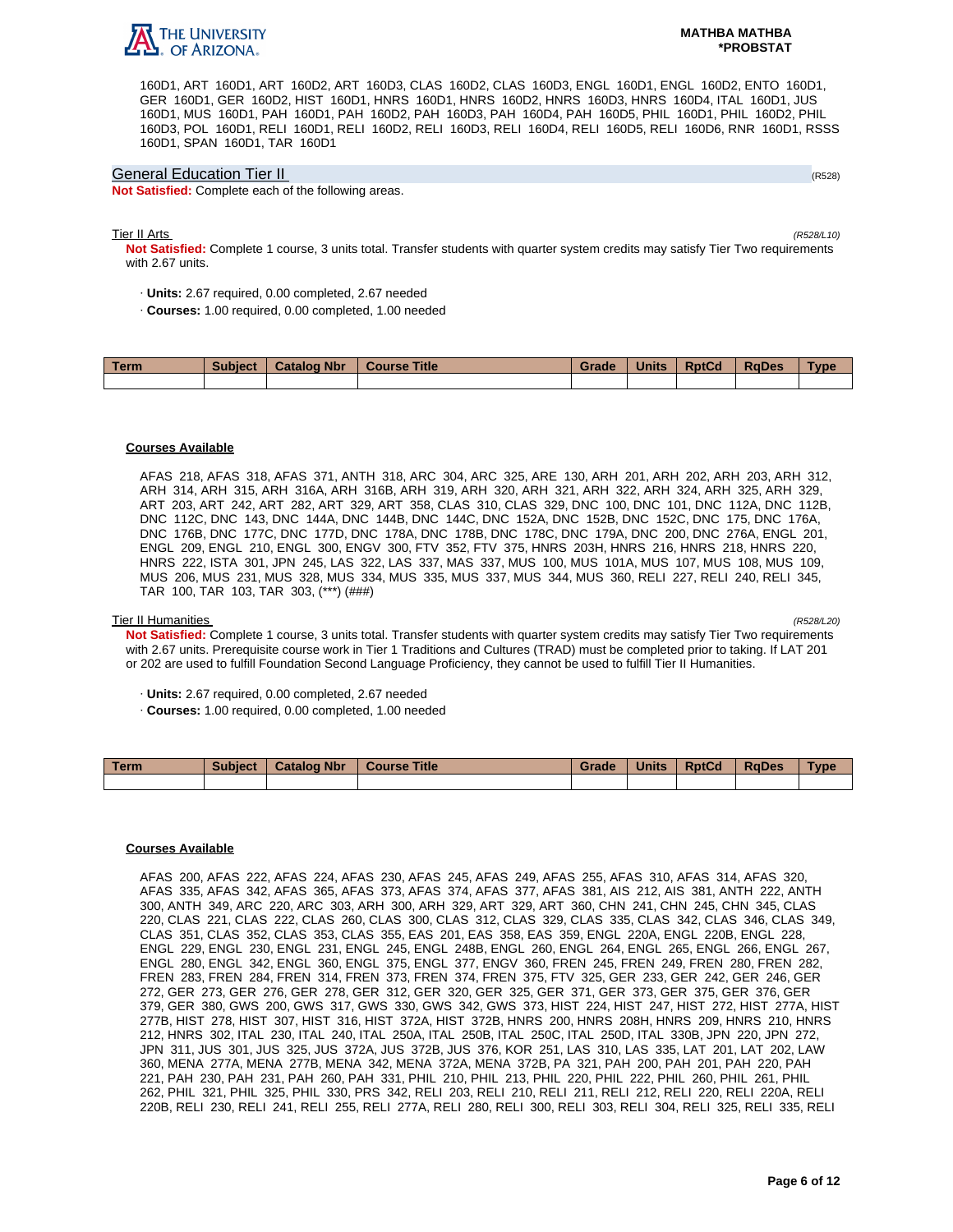

342, RELI 350, RELI 358, RELI 359, RELI 363, RELI 367, RELI 372A, RELI 372B, RELI 379, RELI 381, RELI 385, RSSS 210, RSSS 212, RSSS 280, RSSS 304, RSSS 310, RSSS 311, RSSS 325, RSSS 335, RSSS 340, RSSS 345, RSSS 350, SPAN 210, SPAN 220, (\*\*\*) (###)

#### Tier II Individual & Societies (R528/L30)

**Not Satisfied:** Complete 1 course, 3 units total. Transfer students with quarter system credits may satisfy Tier Two requirements with 2.67 units. Prerequisite course work in Tier 1 Individuals and Societies (INDV) must be completed prior to taking.

- · **Units:** 2.67 required, 0.00 completed, 2.67 needed
- · **Courses:** 1.00 required, 0.00 completed, 1.00 needed

| Term | Subject   Catalog Nbr | Course Title | Grade | <b>Units</b> | <b>RptCd</b> | <b>RaDes</b> | <b>Type</b> |
|------|-----------------------|--------------|-------|--------------|--------------|--------------|-------------|
|      |                       |              |       |              |              |              |             |

#### **Courses Available**

AED 210, AED 408, AFAS 220, AFAS 223, AFAS 260, AFAS 280, AFAS 304A, AFAS 304B, AFAS 305, AFAS 306, AFAS 310, AFAS 340, AFAS 345, AFAS 376, AFAS 378, AFAS 444, AGTM 380, AIS 200, AIS 210, AIS 220, AIS 346, AIS 347, ALC 309, ANTH 202, ANTH 203, ANTH 204, ANTH 220, ANTH 280, ANTH 307, ANTH 314, ANTH 316, ANTH 317, ANTH 320, ANTH 323, ANTH 325, ANTH 330, ANTH 339, ANTH 346, ANTH 347, ANTH 358, ANTH 373, ANTH 380, ANTV 307, APCV 301, ARE 201, AREC 210, AREC 365, CHS 202, CLAS 240, CLAS 305, CLAS 306, CLAS 323, CLAS 362, EAS 202, EAS 280, ECON 200, ECON 205, EDL 200, EDP 200, ENGL 347, ENVS 310, ESOC 210, FCM 201, FCSC 302, FOOD 360, FREN 230, FREN 231, FSHD 200, FSHD 347, GEOG 205, GEOG 210, GEOG 250, GEOG 251, GEOG 252, GEOG 256, GEOG 270, GEOG 350, GEOG 367, GEOG 380, GER 244, GER 274, GER 327, GPSV 365, GWS 240, GWS 260, GWS 306, GWS 316, GWS 323, GWS 328, GWS 362, HED 350, HIST 246, HIST 306, HIST 362A, HIST 362B, HIST 370A, HIST 370B, HNRS 204H, HNRS 205H, HNRS 206H, HNRS 217, HNRS 221, HPS 300, HPS 387, HPS 444, HUMS 205, HUMS 376, ISTA 263, ITAL 231, ITAL 330D, JOUR 305, JOUR 360, JPN 362A, JPN 362B, JUS 370A, JUS 370B, KOR 245, KOR 352, LAR 350, LAS 204, LAS 230, LAS 251, LAS 280, LAS 310, LAS 312, LAS 316, LAS 317, LAS 345, LAW 389, LING 210, LING 211, LING 330, MAS 265, MAS 317, MAS 365, MCB 310, MENA 251, MENA 330, MENA 334, NAFS 365, NSC 255, PA 205, PA 250, PA 312, PA 323, PAH 240, PAH 310, PAH 320, PAH 330, PAH 350, PAH 372, PHIL 205, PHIL 211, PHIL 214, PHIL 223, PHIL 233, PHIL 241, PHIL 246, PHIL 250, PHIL 264, PHIL 323, PHIL 326, PHIL 345, PHIL 346, PHIL 347, PHIL 348, PHPM 310, PLG 202, PLG 211, PLG 256, POL 201, POL 202, POL 203, POL 204, POL 209, POL 250, POL 312, POL 345, PORT 280, PPEL 205, PPEL 210, PSY 200, PSY 216, PSY 240, PSY 277, RCSC 204, RELI 233, RELI 235, RELI 301, RELI 302, RELI 305, RELI 306, RELI 316, RELI 323, RELI 326, RELI 330, RELI 334, RELI 360, RELI 370A, RELI 370B, RNR 200, RNR 256, RSSS 275, RSSS 305, RSSS 306, RSSS 315, RSSS 320, RSSS 328, SERP 200, SLHS 255, SOC 202, SOC 220, SOC 260, SOC 280, SOC 320, SOC 355, SOC 357, SOC 367, SPAN 211, SPAN 220, SPAN 280, TLS 200, TLS 204, TLS 239, TLS 240, TLS 353, (\*\*\*) (###)

#### Tier II Natural Sciences (R528/L40)

**Not Satisfied:** Complete 1 course, 3 units total. Transfer students with quarter system credits may satisfy Tier Two requirements with 2.67 units. Prerequisite course work in Tier 1 (NATS) must be completed prior to taking.

- · **Units:** 2.67 required, 0.00 completed, 2.67 needed
- · **Courses:** 1.00 required, 0.00 completed, 1.00 needed

| Term | <b>Subject</b> | <b>Catalog Nbr</b> | <b>Course Title</b> | Grade | <b>Units</b> | <b>RptCd</b> | <b>RaDes</b> | <b>Type</b> |
|------|----------------|--------------------|---------------------|-------|--------------|--------------|--------------|-------------|
|      |                |                    |                     |       |              |              |              |             |

#### **Courses Available**

ACBS 310, ANTH 201, ANTH 257A, ANTH 257B, ANTH 258, ANTH 261, ANTH 324, ANTH 326, ANTH 327, ANTH 364, ANTV 364, ASTR 201, ASTR 202, ASTR 203, ASTR 204, ASTR 206, ASTR 208, ASTR 214, ATMO 325, ATMO 336, CHEM 257A, ECOL 206, ECOL 220, ECOL 223, ECOL 230, ECOL 250, ECOL 280, ECOL 310, ENGR 225, ENGR 257A, ENGR 257B, ENGR 258, ENTO 310, ENVS 210, GEOG 220, GEOG 230, GEOG 240, GEOS 212, GEOS 214, GEOS 216, GEOS 218, GEOS 220, GEOS 222, HNRS 202H, HNRS 219, HWRS 201, HWRS 202, HWRS 203, HWRS 204, MCB 239, MCB 261, MIC 204, MIC 310, MNE 201, MSE 220, MSE 225, MSE 257A, MSE 257B, MSE 258, NSC 310, NSC 353, NSC 375, OPTI 200, PHIL 305, PHIV 305, PHYS 200, PSY 220, PTYS 206, PTYS 212, PTYS 214, SCI 203, SLHS 261, SLHS 263, SLHS 267, SLHS 270, SLHS 362, TLS 201, WFSC 223, (\*\*\*) (###)

#### Diversity Emphasis Course (R531)

**Not Satisfied:** One course must be taken that focuses on Gender, Race, Class, Ethnicity, Sexual Orientation or Non-Western Area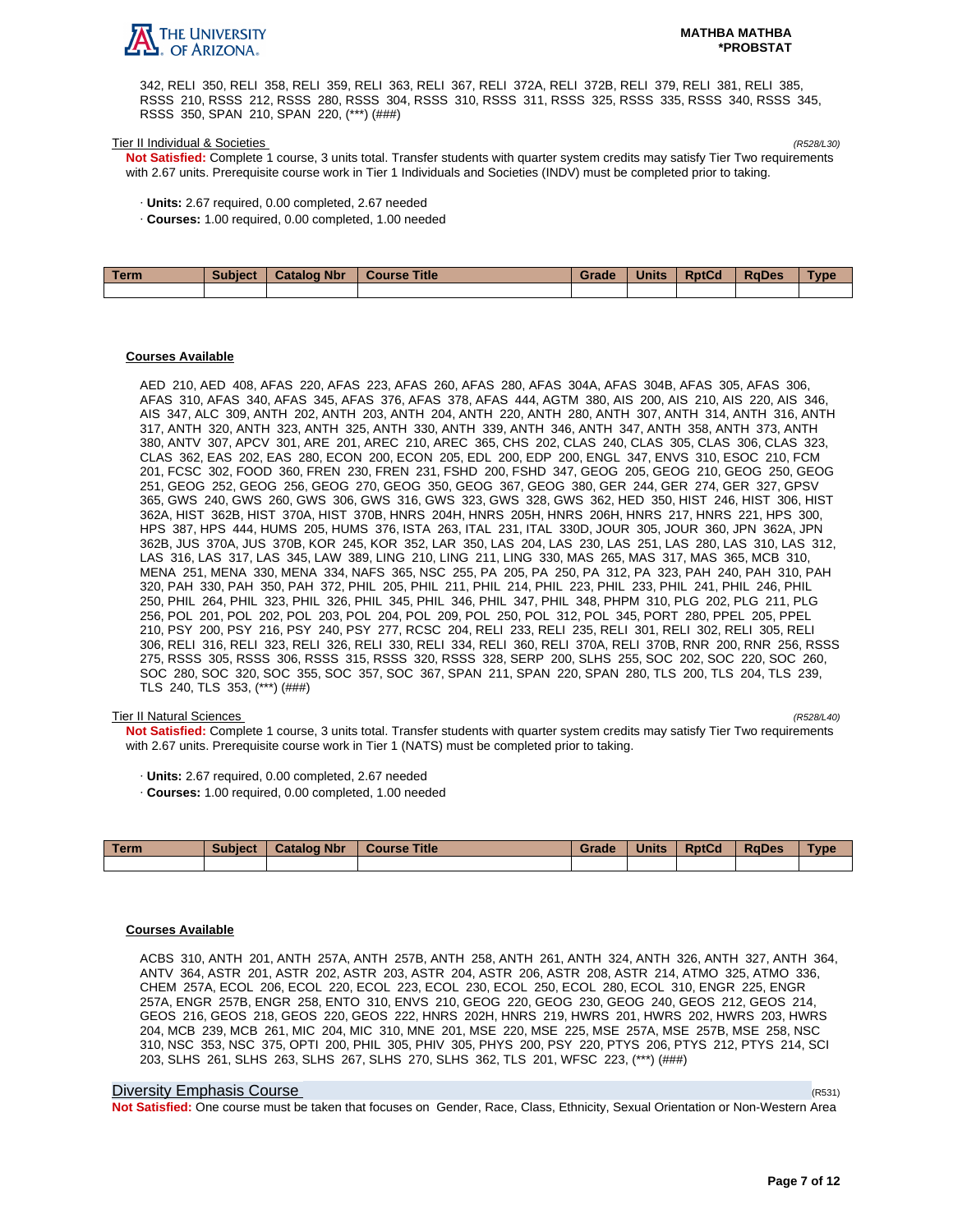

Studies.

Courses used to fulfill this requirement may also be used to fulfill other requirements.

#### Diversity Emphasis Course (R531/L10)

**Not Satisfied:** General Education Diversity Emphasis Course: Gender, Race, Class, Ethnicity, Sexual Orientation or Non-Western Area Studies.

· **Courses:** 1.00 required, 0.00 completed, 1.00 needed

| <b>Term</b> | <b>Subject</b> | <b>Catalog Nbr</b> | Course Title | Grade | <b>Units</b> | <b>RptCd</b> | RaDes | <b>Type</b> |
|-------------|----------------|--------------------|--------------|-------|--------------|--------------|-------|-------------|
|             |                |                    |              |       |              |              |       |             |

## **Courses Available**

AED 408, AFAS 150B1, AFAS 160A1, AFAS 160A2, AFAS 218, AFAS 220, AFAS 222, AFAS 223, AFAS 230, AFAS 245, AFAS 249, AFAS 255, AFAS 260, AFAS 302, AFAS 304A, AFAS 304B, AFAS 306, AFAS 310, AFAS 311D, AFAS 314, AFAS 318, AFAS 330, AFAS 335, AFAS 340, AFAS 342, AFAS 345, AFAS 365, AFAS 371, AFAS 373, AFAS 374, AFAS 376, AFAS 377, AFAS 381, AFAS 444, AFAS 467, AFAS 468, AIS 160A1, AIS 200, AIS 210, AIS 212, AIS 220, AIS 346, AIS 347, AIS 381, AIS 467, ANTH 150A1, ANTH 160A1, ANTH 160A2, ANTH 201, ANTH 202, ANTH 203, ANTH 220, ANTH 222, ANTH 307, ANTH 314, ANTH 318, ANTH 320, ANTH 323, ANTH 325, ANTH 330, ANTH 339, ANTH 346, ANTH 347, ANTH 358, ANTH 375, ANTH 402, ANTH 450, ANTH 467, ANTV 307, ANTV 375, ARH 203, ART 160A1, CHN 245, CHN 251, CHN 276, CHN 331, CHN 341, CHN 345, CHN 419, CHN 420, CHN 429, CHN 468, CHN 482, CHN 483, CHS 202, CLAS 150C1, CLAS 323, CLAS 362, DNC 177C, DNC 177D, DNC 178A, DNC 178B, DNC 178C, DNC 179A, EAS 130, EAS 160A1, EAS 160A2, EAS 160A3, EAS 160A4, EAS 160A5, EAS 201, EAS 202, EAS 280, EAS 333, EAS 358, EAS 359, EAS 402, EAS 484, EAS 496C, ENGL 150B2, ENGL 160A1, ENGL 160A2, ENGL 228, ENGL 229, ENGL 230, ENGL 245, ENGL 342, ENGL 377, ENGL 429, ENVS 310, FCM 201, FREN 150B1, FREN 150C1, FREN 160A1, FREN 230, FREN 231, FREN 245, FREN 249, FREN 314, FREN 373, FREN 374, FTV 150B1, FTV 251, GEOG 205, GEOG 210, GEOG 251, GEOG 252, GEOG 311D, GEOG 311E, GER 160A1, GER 274, GER 278, GER 373, GER 376, GWS 150B5, GWS 200, GWS 240, GWS 253, GWS 254, GWS 260, GWS 306, GWS 323, GWS 324, GWS 328, GWS 330, GWS 335, GWS 342, GWS 362, GWS 373, GWS 402, GWS 427, GWS 448, GWS 459, GWS 468, HIST 160A1, HIST 160A2, HIST 253, HIST 254, HIST 272, HIST 276, HIST 277A, HIST 278, HIST 306, HIST 307, HIST 370A, HIST 370B, HIST 372A, HIST 372B, HIST 482, HNRS 160D4, HNRS 204H, HPS 387, HPS 444, HUMS 150B1, HUMS 205, HUMS 376, HUSV 310, ITAL 150B1, ITAL 150C1, ITAL 231, ITAL 330B, ITAL 330D, JOUR 360, JPN 220, JPN 245, JPN 272, JPN 304, JPN 308, JPN 310, JPN 311, JPN 314, JPN 402, JPN 411, JPN 412, JPN 440, JPN 441, JPN 446A, JPN 446B, JPN 450, JPN 485, JPN 486, JPN 489, JPN 495B, JPN 496A, JPN 496C, JUS 325, JUS 370A, JUS 370B, JUS 372A, JUS 372B, JUS 376, KOR 245, KOR 251, LAS 251, LAS 310, LAS 312, LAS 335, LAS 337, LAS 345, LAW 389, LING 210, LING 304, LING 330, LING 402, LING 411, LING 412, LING 419, LING 420, LING 496C, MAS 160A1, MAS 265, MAS 330, MAS 337, MAS 365, MAS 467, MENA 160A1, MENA 160A2, MENA 251, MENA 277A, MENA 311E, MENA 330, MENA 334, MENA 372A, MENA 372B, MENA 375, MENA 441, MIS 150B1, MNE 201, MUS 109, MUS 231, MUS 334, MUS 335, MUS 337, MUS 344, NESV 375, PA 312, PAH 160D1, PAH 160D2, PAH 220, PAH 221, PAH 260, PAH 310, PHIL 222, PHIL 223, PHIL 325, PHIL 330, POL 160A1, POL 312, POL 330, POL 335, POL 345, POL 441, POL 464, POL 468, POL 476, PSY 216, RELI 130, RELI 160A1, RELI 160D4, RELI 160D5, RELI 160D6, RELI 210, RELI 212, RELI 220, RELI 230, RELI 235, RELI 240, RELI 277A, RELI 301, RELI 302, RELI 303, RELI 308, RELI 314, RELI 323, RELI 324, RELI 330, RELI 331, RELI 333, RELI 334, RELI 335, RELI 345, RELI 350, RELI 358, RELI 359, RELI 360, RELI 363, RELI 367, RELI 370A, RELI 370B, RELI 372A, RELI 372B, RELI 381, RELI 402, RELI 483, RELI 484, RELI 485, RELI 486, RELI 489, RSSS 150B2, RSSS 212, RSSS 305, RSSS 315, RSSS 320, RSSS 328, RSSS 350, SOC 202, SOC 220, SOC 222, SOC 260, SOC 280, SOC 324, SOC 325, SOC 355, SOC 357, SOC 427, SOC 432, SOC 448, SOC 450, SOC 459, SOC 467, SPAN 150B1, SPAN 150B2, SPAN 210, TAR 303, TLS 150C1

#### **Additional Coursework** (RG521)

Courses listed in this section may include general elective credits, UA courses and transferable courses from other institutions. Consult with your advisor to determine if courses listed in this section may be used to fulfill a requirement or sub-requirement in your degree program.

Courses taken for Pass/Fail option can only count as elective credit. They cannot fulfill any General Education, Major, or Minor requirements.

## **BA in Mathematics**  $(RG664)$

**Not Satisfied:** Will appear fully satisfied when student satisfies Mathematics Supporting Computer Science, Math Major Core Requirements, and selects an emphasis. All emphases require a minimum of 15 units of 400-level coursework in the major.

Equivalent MATV courses may be available through UA South. For approved courses consult with your advisor.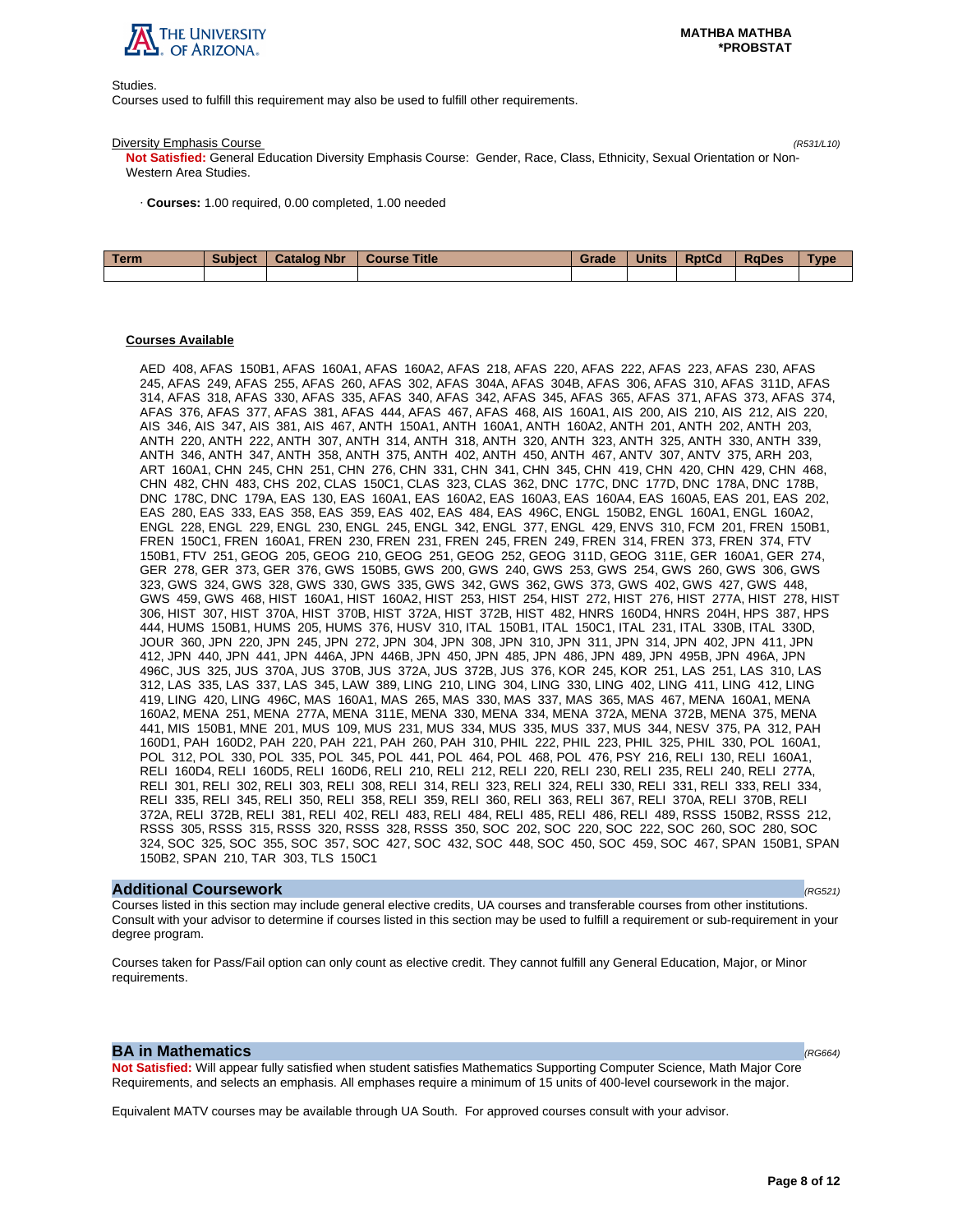

| <b>Mathematics Supporting Computer Science</b>                                                        | (R15805)     |
|-------------------------------------------------------------------------------------------------------|--------------|
| <b>Satisfied:</b> Will appear fully satisfied when student satisfies Computer Science requirements.   |              |
|                                                                                                       |              |
| <b>Computer Science</b>                                                                               | (R15805/L10) |
| Not Satisfied: Complete 1 course. Consult your advisor for a list of alternative programming courses. |              |
| Courses used to fulfill this requirement may be used to fulfill other requirements.                   |              |
| Courses: 1.00 required, 0.00 completed, 1.00 needed                                                   |              |

| Term | <b>Subject</b> | <b>Catalog Nbr</b> | <b>Course Title</b> | Grade | <b>Units</b> | <b>RptCd</b> | <b>RaDes</b> | Type |
|------|----------------|--------------------|---------------------|-------|--------------|--------------|--------------|------|
|      |                |                    |                     |       |              |              |              |      |

## **Courses Available**

CSC 110, CSC 120, CSC 250, ISTA 130

## Math Major Core Requirements (R971) 2008 12:00 12:00 12:00 12:00 12:00 12:00 12:00 12:00 12:00 12:00 12:00 12:00 12:00 12:00 12:00 12:00 12:00 12:00 12:00 12:00 12:00 12:00 12:00 12:00 12:00 12:00 12:00 12:00 12:00 12:00 1

**Not Satisfied:** Will appear fully satisfied when student satisfies Calculus I and Core Courses.

#### $Calculus 1$  (R971/L10)

**Not Satisfied:** Complete 1 course

· **Courses:** 1.00 required, 0.00 completed, 1.00 needed

| <b>Term</b> | <b>Subject</b> | <b>Catalog Nbr</b> | <b>Course Title</b> | Grade | <b>Units</b> | <b>RptCd</b> | <b>RaDes</b> | <b>Type</b> |
|-------------|----------------|--------------------|---------------------|-------|--------------|--------------|--------------|-------------|
|             |                |                    |                     |       |              |              |              |             |

#### **Courses Available**

MATH 122B, MATH 125

#### Core Courses (R971/L50)

**Not Satisfied:** Complete 5 courses. Credit allowed for only one course in each pair: MATH 313 or MATV 313, MATH 323 or MATV 323, MATH 355 or MATV 355. MATV courses are only available to UA South students.

· **Courses:** 5.00 required, 0.00 completed, 5.00 needed

| Term | Subject   Catalog Nbr   Course Title | Grade | Units   RptCd   RqDes | <b>Type</b> |
|------|--------------------------------------|-------|-----------------------|-------------|
|      |                                      |       |                       |             |
|      |                                      |       |                       |             |
|      |                                      |       |                       |             |
|      |                                      |       |                       |             |
|      |                                      |       |                       |             |

#### **Courses Available**

MATH 129, MATH 223, MATH 313, MATH 323, MATH 355, MATV 313, MATV 323, MATV 355

## **Emphasis in Probability and Statistics Mathematics** (RG671)

**Not Satisfied:** Will appear fully satisfied when student satisfies Probability and Statistics Emphasis course requirements, Graduation Requirements, and declares a minor.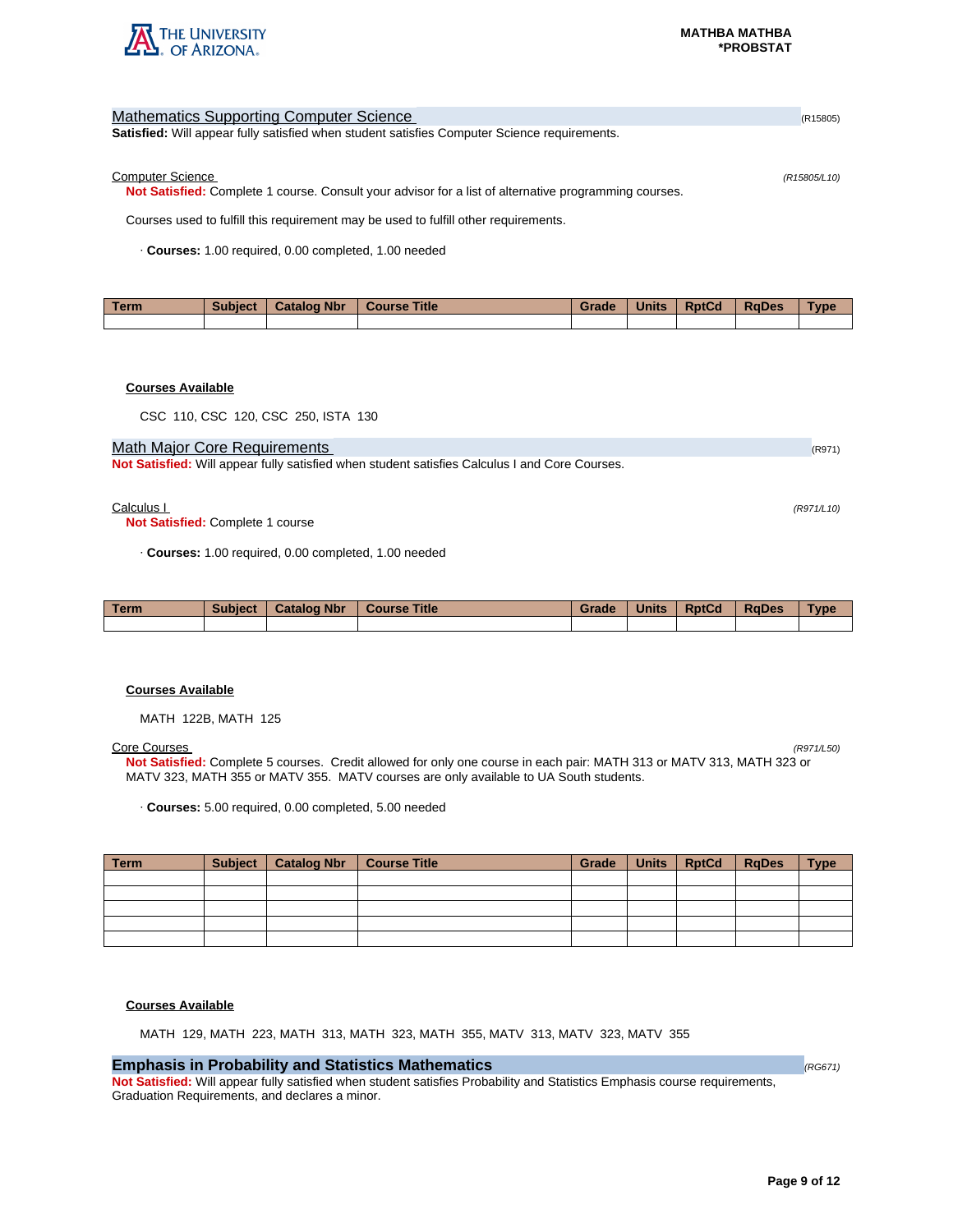

Equivalent MATV courses may be available through UA South. For approved courses consult with your advisor.

## Probability and Statistics Emphasis Requirements (R983) and R983) and R983) and R983) and R983

**Not Satisfied:** Will appear fully satisfied when student satisfies the three Probability and Statistics Emphasis Required Courses, one of the Elective courses, and one advisor approved course.

Probability and Statistics Option Required Courses (R983/L10) **Not Satisfied:** Complete 3 courses

· **Courses:** 3.00 required, 0.00 completed, 3.00 needed

| <b>Term</b> | <b>Subject</b> | <b>Catalog Nbr</b> | <b>Course Title</b> | Grade | <b>Units</b> | <b>RptCd</b> | <b>RaDes</b> | <b>Type</b> |
|-------------|----------------|--------------------|---------------------|-------|--------------|--------------|--------------|-------------|
|             | <b>MATH</b>    | 425A               |                     |       |              |              |              |             |
|             | <b>MATH</b>    | 464                |                     |       |              |              |              |             |
|             | <b>MATH</b>    | 466                |                     |       |              |              |              |             |

#### **Courses Available**

MATH 425A, MATH 464, MATH 466

#### Elective Course (R983/L20)

**Not Satisfied:** Complete 1 course

· **Courses:** 1.00 required, 0.00 completed, 1.00 needed

| Term | <b>Subject</b> | <b>Catalog Nbr</b> | <b>Course Title</b> | Grade | <b>Units</b> | <b>RptCd</b> | <b>RaDes</b> | Type |
|------|----------------|--------------------|---------------------|-------|--------------|--------------|--------------|------|
|      |                |                    |                     |       |              |              |              |      |

## **Courses Available**

DATA 468, MATH 413, MATH 468

#### Additional Course (R983/L30)

**Not Satisfied:** Complete one 400-level MATH course in consultation with your math faculty advisor. You may choose from the pre-approved list. If you prefer to select another course, you may do so ONLY if approved by your math faculty advisor.

· **Units:** 3.00 required, 0.00 completed, 3.00 needed

| Term | <b>Subject</b> | <b>Catalog Nbr</b> | <b>Course Title</b> | Grade | <b>Units</b> | <b>RptCd</b> | RaDes | <b>Type</b> |
|------|----------------|--------------------|---------------------|-------|--------------|--------------|-------|-------------|
|      |                |                    |                     |       |              |              |       |             |

#### **Courses Available**

DATA 462, DATA 468, MATH 413, MATH 422, MATH 425B, MATH 454, MATH 456, MATH 462, MATH 468, MATH 485

Major 400-level Upper Division (R983/L40)

**Not Satisfied:** A minimum of 15 units of 400-level upper-division major coursework must be completed.

· **Units:** 15.00 required, 0.00 completed, 15.00 needed

| Term | <b>Subject</b> | <b>Catalog Nbr</b> | <b>Course Title</b> | Grade | <b>Units</b> | <b>RptCd</b> | <b>RaDes</b> | Type |
|------|----------------|--------------------|---------------------|-------|--------------|--------------|--------------|------|
|      |                |                    |                     |       |              |              |              |      |
|      |                |                    |                     |       |              |              |              |      |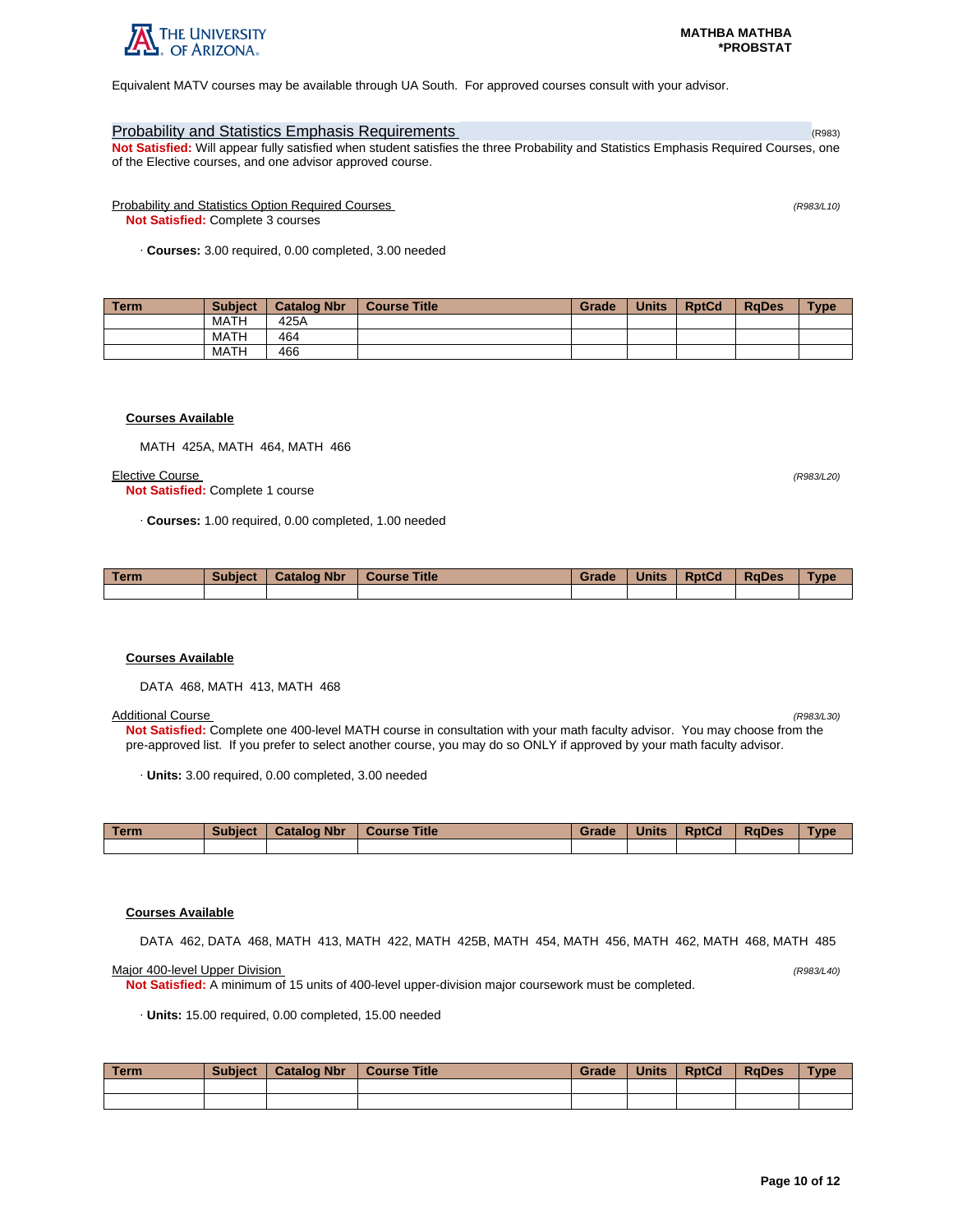# THE UNIVERSITY

| <b>Term</b> | Subject   Catalog Nbr   Course Title | Grade | Units | <b>RptCd</b> | <b>I</b> RaDes | <b>Type</b> |
|-------------|--------------------------------------|-------|-------|--------------|----------------|-------------|
|             |                                      |       |       |              |                |             |
|             |                                      |       |       |              |                |             |
|             |                                      |       |       |              |                |             |

## Probability and Statistics Emphasis Graduation Requirements (R1172) (R1172) **Not Satisfied:** Will appear fully satisfied when student satisfies Mid Career Writing Assessment, Major GPA, Residency

requirement, and Major Upper Division unit requirement.

Mid Career Writing Assessment (R1172/L3)

**Not Satisfied:** Complete 2nd semester English Composition with a B grade or higher. Students who do not earn a grade of B or higher in 2nd semester English Composition must also satisfy a college or department writing requirement. Consult your major advisor if you do not earn a grade of B or higher in 2nd semester English Composition.

· **Courses:** 1.00 required, 0.00 completed, 1.00 needed

| <b>Term</b> | <b>Subject</b> | <b>Catalog Nbr</b> | <b>Course Title</b> | Grade | <b>Units</b> | <b>RptCd</b> | <b>RaDes</b> | Type |
|-------------|----------------|--------------------|---------------------|-------|--------------|--------------|--------------|------|
|             |                |                    |                     |       |              |              |              |      |

Major GPA (R1172/L10)

**Satisfied:** A minimum 2.0 GPA is required in the major coursework.

· **GPA:** 2.000 required, 0.000 completed

Major Units (R1172/L15)

**Not Satisfied:** A minimum of 34 units must be completed in the major.

· **Units:** 34.00 required, 0.00 completed, 34.00 needed

| <b>Term</b> | <b>Subject</b> | <b>Catalog Nbr</b> | <b>Course Title</b> | Grade | <b>Units</b> | <b>RptCd</b> | <b>RqDes</b> | <b>Type</b> |
|-------------|----------------|--------------------|---------------------|-------|--------------|--------------|--------------|-------------|
|             |                |                    |                     |       |              |              |              |             |
|             |                |                    |                     |       |              |              |              |             |
|             |                |                    |                     |       |              |              |              |             |
|             |                |                    |                     |       |              |              |              |             |
|             |                |                    |                     |       |              |              |              |             |
|             |                |                    |                     |       |              |              |              |             |
|             |                |                    |                     |       |              |              |              |             |
|             |                |                    |                     |       |              |              |              |             |
|             |                |                    |                     |       |              |              |              |             |
|             |                |                    |                     |       |              |              |              |             |
|             |                |                    |                     |       |              |              |              |             |
|             |                |                    |                     |       |              |              |              |             |

Major Residency (R1172/L20)

**Not Satisfied:** A minimum of 18 units in the major must be taken at the University of Arizona.

· **Units:** 18.00 required, 0.00 completed, 18.00 needed

| <b>Term</b> | Subject   Catalog Nbr   Course Title | Grade | Units   RptCd   RqDes | <b>Type</b> |
|-------------|--------------------------------------|-------|-----------------------|-------------|
|             |                                      |       |                       |             |
|             |                                      |       |                       |             |
|             |                                      |       |                       |             |
|             |                                      |       |                       |             |
|             |                                      |       |                       |             |